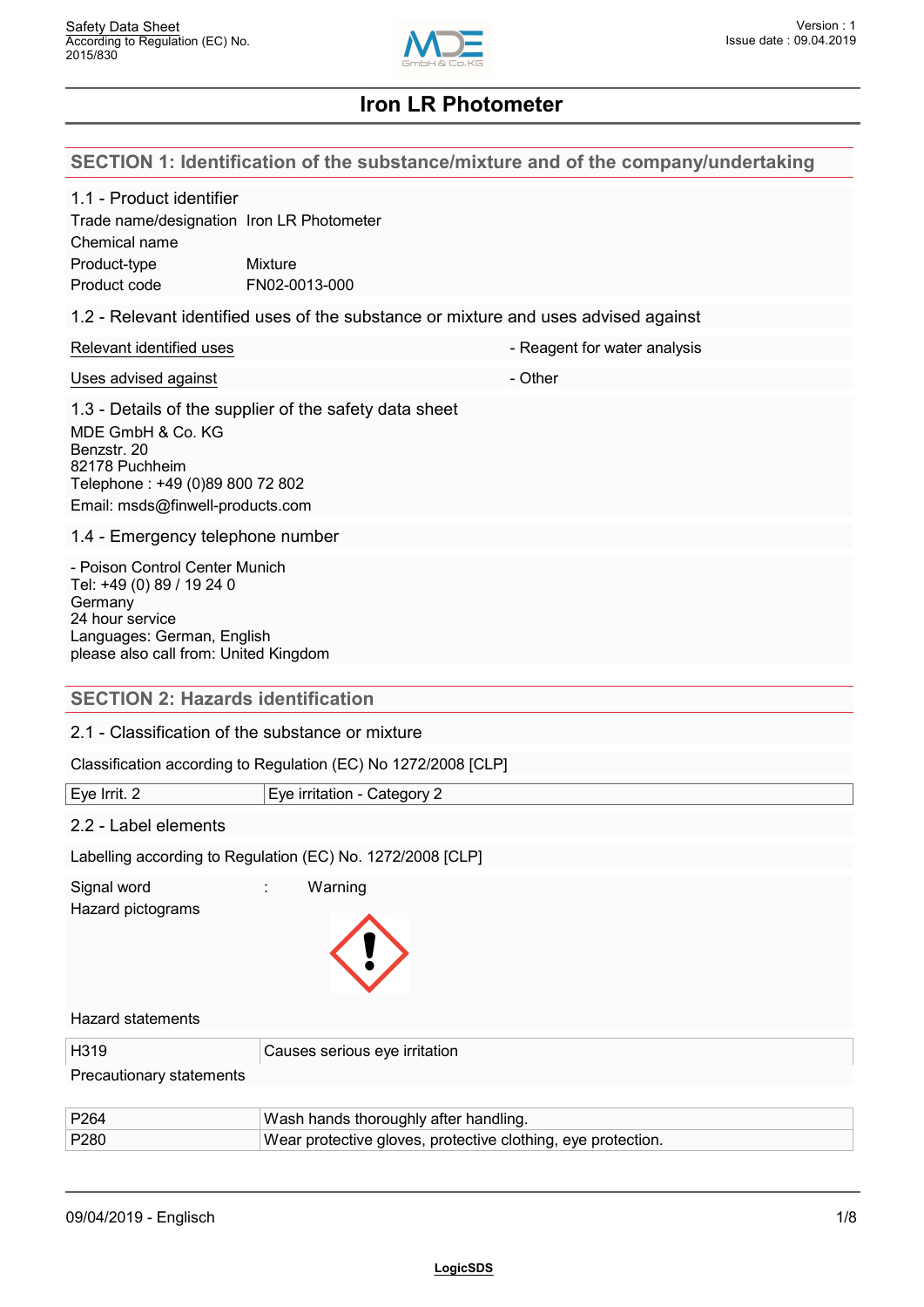

| P305+P351+P338      | IF IN EYES: Rinse cautiously with water for several minutes. Remove contact lenses,<br>if present and easy to do. Continue rinsing. |
|---------------------|-------------------------------------------------------------------------------------------------------------------------------------|
| P337+P313           | If eye irritation persists: Get medical advice/attention.                                                                           |
| EUH-phrases         | None                                                                                                                                |
| 2.3 - Other hazards |                                                                                                                                     |
| PBT-substance.      | - No information available.                                                                                                         |
| vPvB-substance.     | - No information available.                                                                                                         |
|                     | Other hazards which do not result in classification - No information available.                                                     |
|                     |                                                                                                                                     |

# **SECTION 3: Composition / information on ingredients**

## 3.1 - Substances

## Not applicable

## 3.2 - Mixtures

| Chemical name | No                                                                                                       | %       | Class               | Spec. concentrations |
|---------------|----------------------------------------------------------------------------------------------------------|---------|---------------------|----------------------|
| adipic acid   | CAS No.:124-04-9<br>Index No. : 607-144-00-9<br>EC No.: 204-673-3<br>REACH No.:<br>01-2119457561-38-XXXX | 10 - 20 | Eye Irrit. 2 - H319 | Not applicable       |

# **SECTION 4: First aid measures**

#### 4.1 - Description of first aid measures

| Following inhalation                                              | - Provide fresh air.<br>- When in doubt or if symptoms are observed, get medical<br>advice.                                        |  |
|-------------------------------------------------------------------|------------------------------------------------------------------------------------------------------------------------------------|--|
| Following skin contact                                            | - Wash immediately with: Water<br>- When in doubt or if symptoms are observed, get medical<br>advice.                              |  |
| After eye contact                                                 | - Rinse immediately carefully and thoroughly with eye-bath or<br>water.<br>- In case of eye irritation consult an ophthalmologist. |  |
| After ingestion                                                   | - Rinse mouth thoroughly with water.<br>- Do NOT induce vomiting.                                                                  |  |
| 4.2 - Most important symptoms and effects, both acute and delayed |                                                                                                                                    |  |

| Symptoms and effects - Following inhalation   | - No information available. |
|-----------------------------------------------|-----------------------------|
| Symptoms and effects - Following skin contact | - No information available. |
| Symptoms and effects - After eye contact      | - Causes eye irritation.    |
| Symptoms and effects - After ingestion        | - No information available. |

## 4.3 - Indication of any immediate medical attention and special treatment needed

- Treat symptomatically.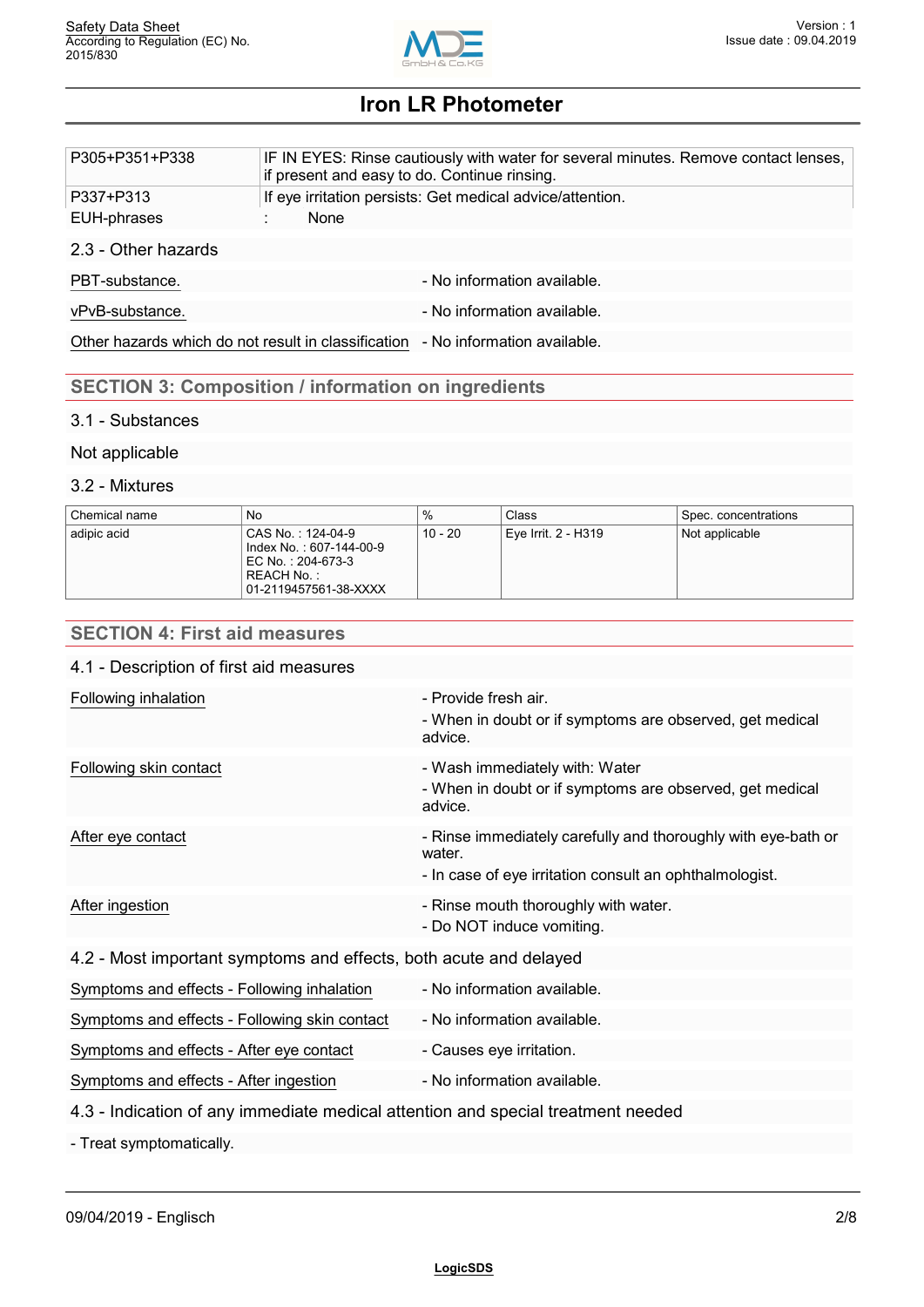

| <b>SECTION 5: Firefighting measures</b>                                      |                                                                                                                                                                            |
|------------------------------------------------------------------------------|----------------------------------------------------------------------------------------------------------------------------------------------------------------------------|
| 5.1 - Extinguishing media                                                    |                                                                                                                                                                            |
| Suitable extinguishing media                                                 | - ABC-powder<br>- Carbon dioxide (CO2)<br>- Foam<br>- Extinguishing powder                                                                                                 |
| Unsuitable extinguishing media                                               | - Full water jet                                                                                                                                                           |
| 5.2 - Special hazards arising from the substance or mixture                  |                                                                                                                                                                            |
| Special hazards arising from the substance or<br>mixture                     | - No information available.                                                                                                                                                |
| Hazardous decomposition products                                             | - Carbon dioxide (CO2)<br>- Carbon monoxide<br>- Phosphorus oxides<br>- Nitrogen oxides (NOx)                                                                              |
| 5.3 - Advice for firefighters                                                |                                                                                                                                                                            |
| - Co-ordinate fire-fighting measures to the fire surroundings.               |                                                                                                                                                                            |
| <b>SECTION 6: Accidental release measures</b>                                |                                                                                                                                                                            |
| 6.1 - Personal precautions, protective equipment and emergency procedures    |                                                                                                                                                                            |
| For non-emergency personnel                                                  | - Use personal protection equipment.                                                                                                                                       |
| For emergency responders                                                     | - No information available.                                                                                                                                                |
| 6.2 - Environmental precautions                                              |                                                                                                                                                                            |
| - No information available.                                                  |                                                                                                                                                                            |
| 6.3 - Methods and material for containment and cleaning up                   |                                                                                                                                                                            |
| Methods and material for containment                                         | - No information available.                                                                                                                                                |
| Methods and material for cleaning up                                         | - Take up mechanically.<br>- Wash with plenty of water.                                                                                                                    |
| Inappropriate techniques                                                     | - No information available.                                                                                                                                                |
| 6.4 - Reference to other sections                                            |                                                                                                                                                                            |
| - Disposal: see section 13<br>- Personal protection equipment: see section 8 |                                                                                                                                                                            |
| <b>SECTION 7: Handling and storage</b>                                       |                                                                                                                                                                            |
| 7.1 - Precautions for safe handling                                          |                                                                                                                                                                            |
| Recommendation                                                               | - Avoid: Eye contact<br>- Avoid: Generation/formation of dust<br>- It is recommended to design all work processes always so<br>that the following is excluded: Eye contact |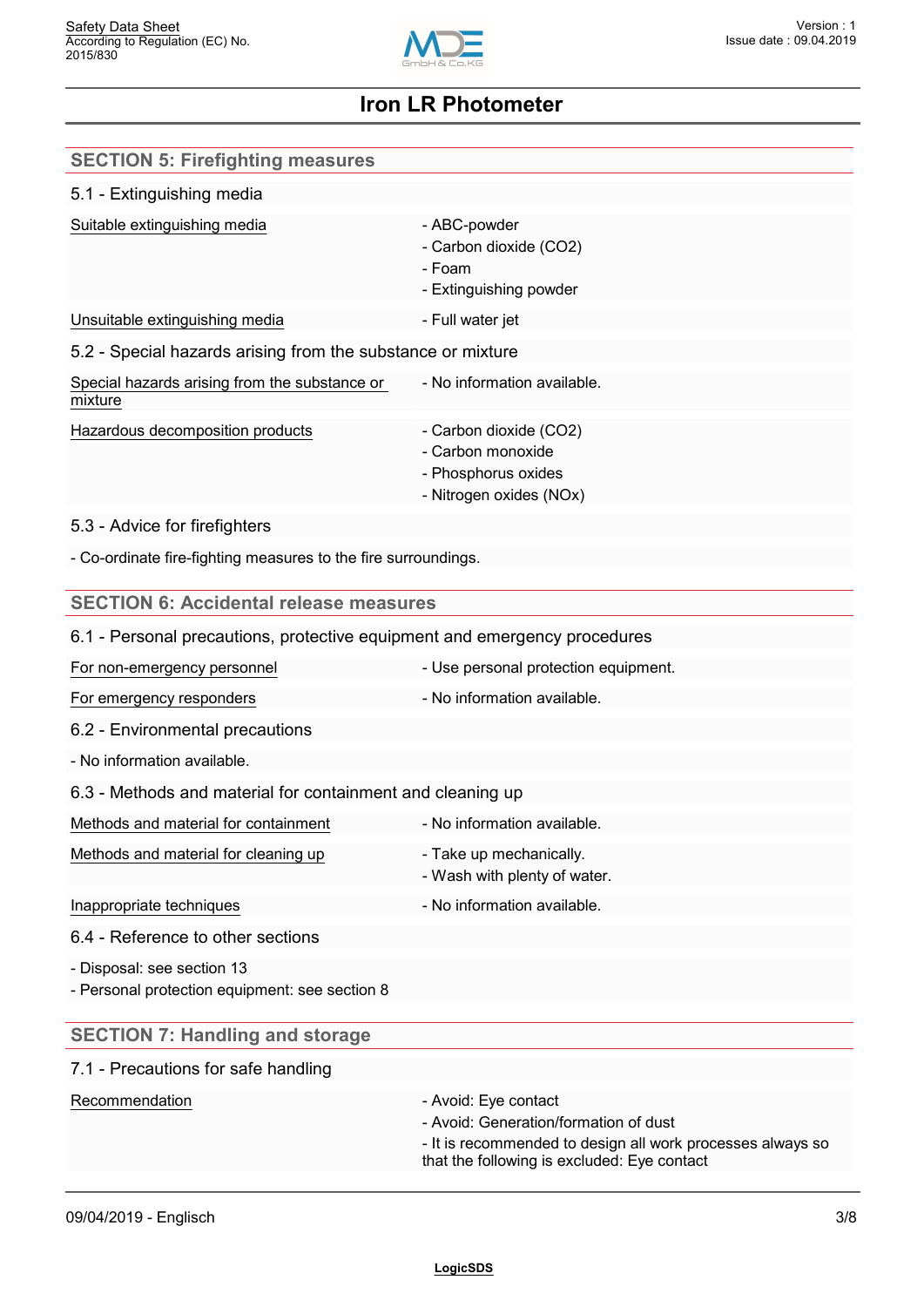

Advices on general occupational hygiene - No information available.

7.2 - Conditions for safe storage, including any incompatibilities

- No information available.

7.3 - Specific end use(s)

- Reagent for water analysis

## **SECTION 8: Exposure controls/personal protection**

#### 8.1 - Control parameters

8.2 - Exposure controls

Appropriate engineering controls **Auditor** - No information available.

Individual protection measures, such as personal - Suitable protective clothing: lab coat protective equipment

- Suitable eye protection:Eye glasses with side protection

- When handling with chemical substances, protective gloves must be worn with the CE-label including the four control digits.

- Suitable material: NBR (Nitrile rubber)

# **SECTION 9: Physical and chemical properties**

#### 9.1 - Information on basic physical and chemical properties

| Physical state        | Solid  |   | Appearance        | <b>Tablets</b> |  |
|-----------------------|--------|---|-------------------|----------------|--|
| Colour                | yellow |   | Odour             | odourless      |  |
| Odour threshold       |        |   | No data available |                |  |
| pH                    |        | 4 |                   |                |  |
|                       |        |   | $12,5$ g/l        |                |  |
| Melting point         |        |   | No data available |                |  |
| Freezing point        |        |   | No data available |                |  |
| Boiling point         |        |   | No data available |                |  |
| Flash point           |        |   | No data available |                |  |
| Evaporation rate      |        |   | No data available |                |  |
| flammability          |        |   | No data available |                |  |
| Lower explosion limit |        |   | No data available |                |  |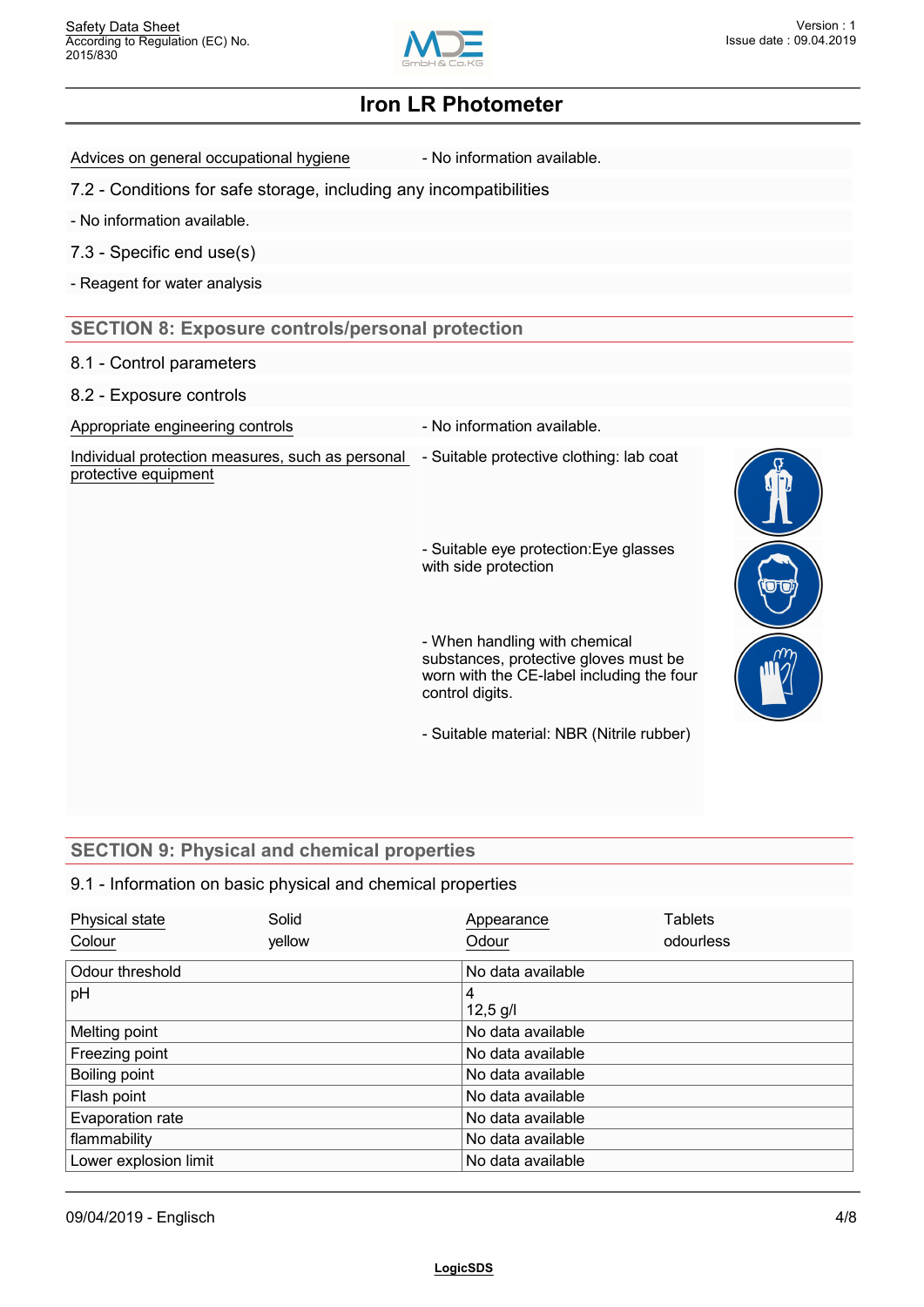

| Upper explosion limit         | No data available |
|-------------------------------|-------------------|
| Vapour pressure               | No data available |
| Vapour density                | No data available |
| Relative density              | No data available |
| Density                       | No data available |
| Solubility (Water)            | 100 %             |
| Solubility (Ethanol)          | No data available |
| Solubility (Acetone)          | No data available |
| Solubility (Organic solvents) | No data available |
| Log KOC                       | No data available |
| Auto-ignition temperature     | No data available |
| Decomposition temperature     | No data available |
| Kinematic viscosity           | No data available |
| Dynamic viscosity             | No data available |

## 9.2 - Other information

| VOC content             | l No data available l |
|-------------------------|-----------------------|
| Minimum ignition energy | l No data available l |
| Conductivity            | l No data available.  |

## **SECTION 10: Stability and reactivity**

- 10.1 Reactivity
- This material is considered to be non-reactive under normal use conditions.
- 10.2 Chemical stability

- The product is chemically stable under recommended conditions of storage, use and temperature.

10.3 - Possibility of hazardous reactions

- No hazardous reaction when handled and stored according to provisions.

- 10.4 Conditions to avoid
- No information available.

#### 10.5 - Incompatible materials

- No information available.
- 10.6 Hazardous decomposition products

- Does not decompose when used for intended uses.

## **SECTION 11: Toxicological information**

11.1 - Information on toxicological effects

Acute toxicity **Acute toxicity Acute toxicity Acute 1** 

#### Toxicity : Mixture

| LD50<br>available<br>(rat)<br>oral<br><b>No</b><br>∍gata |
|----------------------------------------------------------|
| LD50<br>available<br>(rat)<br>No<br>dermal<br>data       |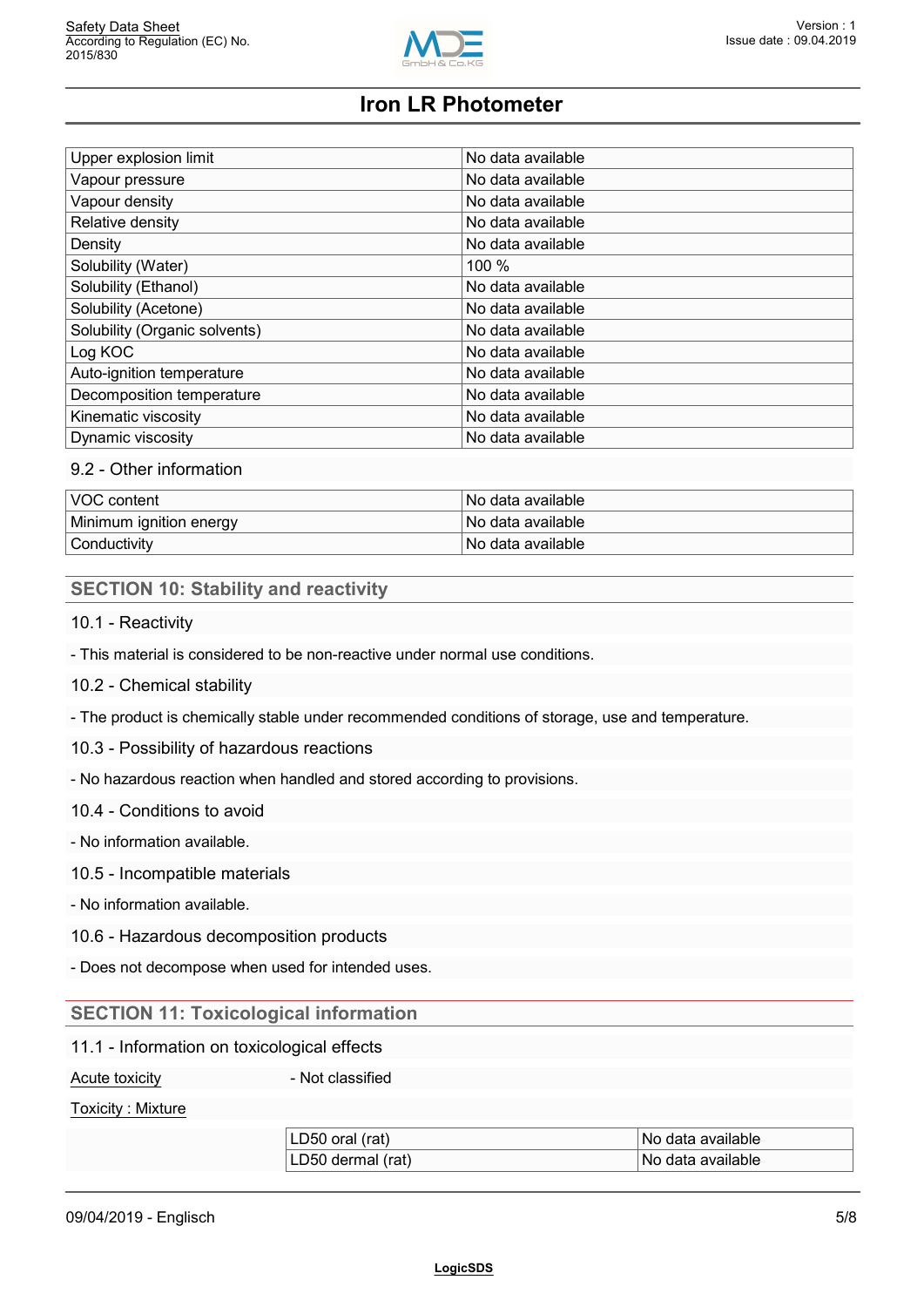

|                                      | LD50 dermal (rabbit)                                                | No data available |
|--------------------------------------|---------------------------------------------------------------------|-------------------|
|                                      | LC50 inhalation (rat)                                               | No data available |
|                                      | LC50 inhalation dusts and mists (rat)                               | No data available |
|                                      | LC50 inhalation vapours (rat)                                       | No data available |
|                                      | - Based on available data, the classification criteria are not met. |                   |
| Toxicity: Substances                 |                                                                     |                   |
|                                      | adipic acid (124-04-9)                                              |                   |
|                                      | LD50 oral (rat)                                                     | 5560 mg/kg        |
| Skin corrosion/irritation            | - Not classified                                                    |                   |
| Serious eye damage/eye<br>irritation | - Eye irritation - Category 2 - Causes serious eye irritation       |                   |
|                                      | - Irritating to eyes.                                               |                   |
| Respiratory or skin<br>sensitisation | - Not classified                                                    |                   |
| Germ cell mutagenicity               | - Not classified                                                    |                   |
| Carcinogenicity                      | - Not classified                                                    |                   |
| Reproductive toxicity                | - Not classified                                                    |                   |
| STOT-single exposure                 | - Not classified                                                    |                   |
| STOT-repeated exposure               | - Not classified                                                    |                   |
| Aspiration hazard                    | - Not classified                                                    |                   |
|                                      |                                                                     |                   |

# **SECTION 12: Ecological information**

12.1 - Toxicity

#### Toxicity : Mixture

| EC50 48 hr crustacea              | No data available |
|-----------------------------------|-------------------|
| LC50 96 hr fish                   | No data available |
| ErC50 algae                       | No data available |
| ErC50 other aquatic plants        | No data available |
| NOEC chronic fish                 | No data available |
| NOEC chronic crustacea            | No data available |
| NOEC chronic algae                | No data available |
| NOEC chronic other aquatic plants | No data available |

#### Toxicity : Substances

| adipic acid (124-04-9)     |                   |
|----------------------------|-------------------|
| EC50 48 hr crustacea       | ∣46 mg/l          |
| ErC50 other aquatic plants | $59 \text{ mg/l}$ |
| NOEC chronic crustacea     | $6,3$ mg/l        |

- The substance/mixture does not fullfill the criteria of the acute aquatic toxicity according to Regulation (EC) No 1272/2008 [CLP], Annex I.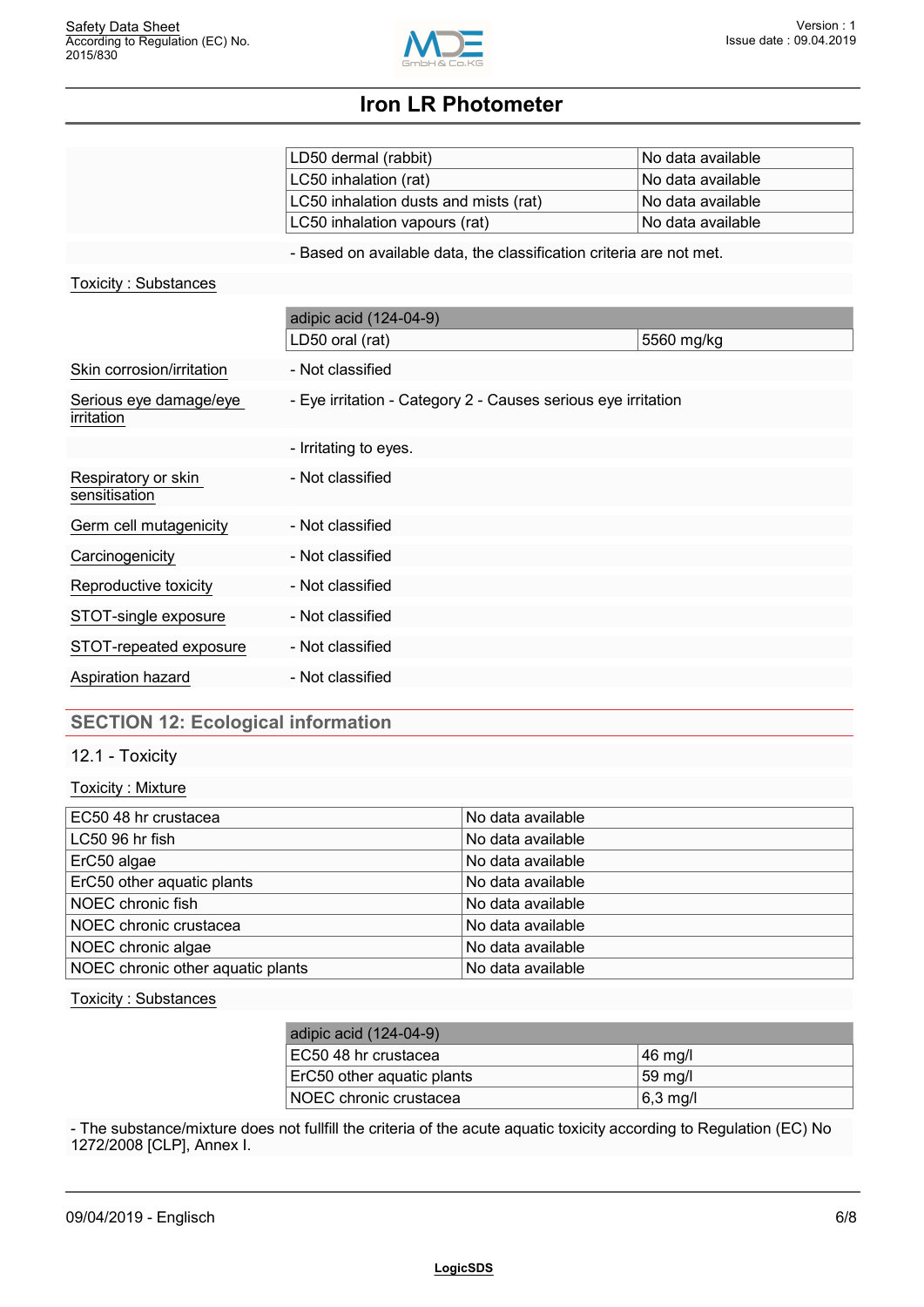

12.2 - Persistence and degradability

| Biochemical oxygen demand (BOD) | l No data available l |
|---------------------------------|-----------------------|
| Chemical oyxgen demand (COD)    | l No data available l |
| ∣% of biodegradation in 28 days | l No data available l |

- No information available.

12.3 - Bioaccumulative potential

| BIO<br>-<br>тасют<br>nceni<br>анов<br>ּי | available<br>Nı     |
|------------------------------------------|---------------------|
| . $\cap r$<br>ж<br>--                    | `ble.<br>:ווו<br>Νú |

- No indication of bioaccumulation potential.

12.4 - Mobility in soil

- No information available.

12.5 - Results of PBT and vPvB assessment

- No information available.

- No information available.

12.6 - Other adverse effects

- No information available.

## **SECTION 13: Disposal considerations**

#### 13.1 - Waste treatment methods

| Waste treatment methods                      | - Dispose of waste according to applicable legislation. |
|----------------------------------------------|---------------------------------------------------------|
| Sewage disposal                              | - No information available.                             |
| Special precautions for waste treatment      | - No information available.                             |
| Community or national or regional provisions | - Dispose according to legislation.                     |

#### **SECTION 14: Transport information**

14.1 - UN number

Not applicable

14.2 - UN proper shipping name

14.3 - Transport hazard class(es)

14.4 - Packing group

14.5 - Environmental hazards

Additional information - No dangerous good in sense of these transport regulations.

14.6 - Special precautions for user

14.7 - Transport in bulk according to Annex II of MARPOL 73/78 and the IBC Code